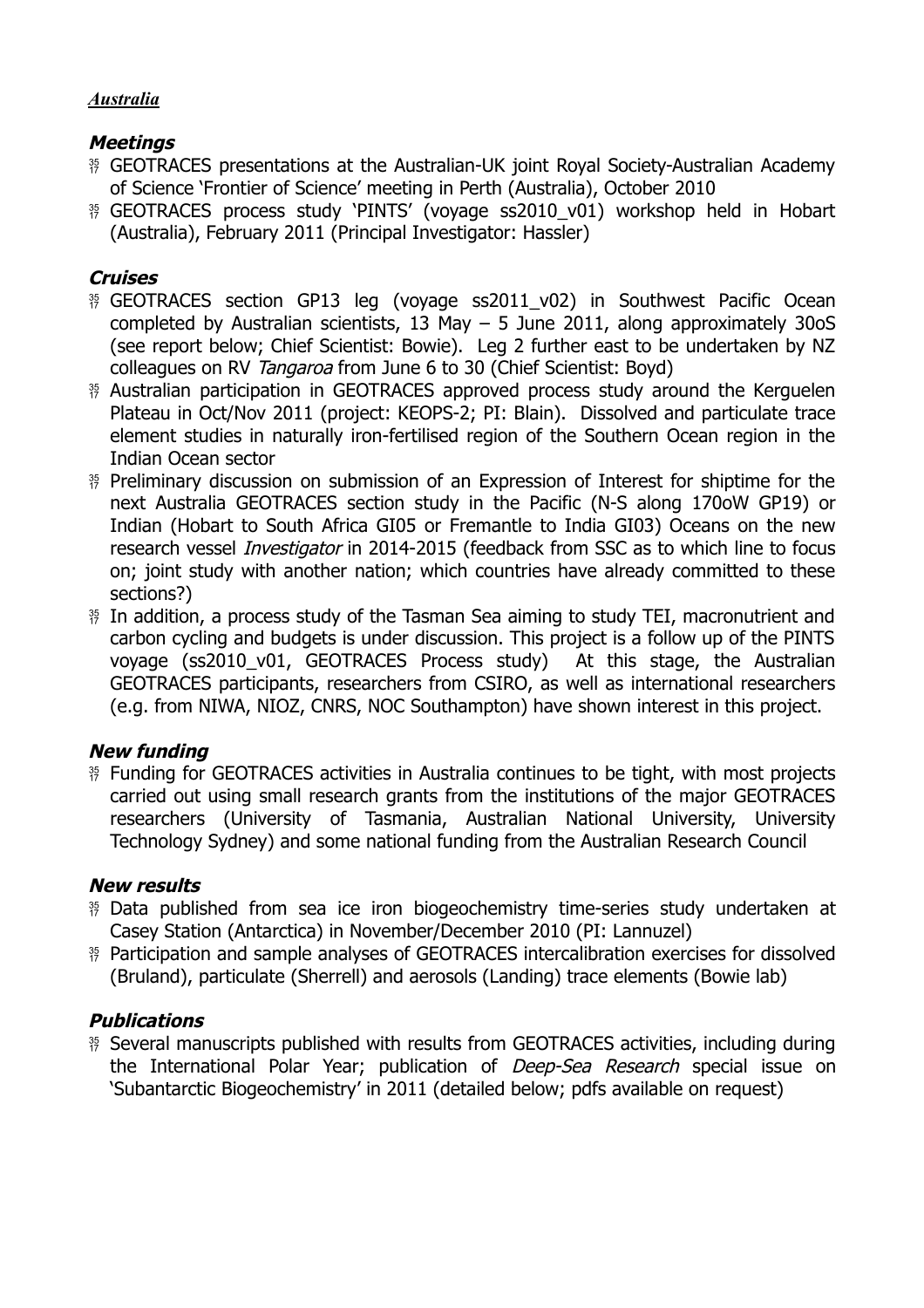### **Other activities**

- <sup>35</sup> Exchange of personnel and international training activities under EU-Cost Action ES0801 between laboratories in the UK (University of Plymouth) and Australia (University of Tasmania)
- <sup>35</sup> Design specifications for GEOTRACES sampling requirements continue to be implemented for new Australian oceanographic research vessel, RV *Investigator* (to be commissioned in 2013)

## **Brief report on GEOTRACES GP13 section study in the Southwest Pacific**

This project undertook an integrated oceanographic transect and dust monitoring program for iron, other trace elements, and their isotopes (TEIs) along the western end of the GP13 zonal section (~30°S) east of Australia.

Deployment of all equipment required for the GEOTRACES GP13 voyage was successful. The trace metal rosette (TMR), the McLane pumps, CTD and aerosol sampler all performed well. Three types of stations were used to achieve our aims: (i) 29 normal stations (every 1° of longitude), (ii) 3 super stations (every 5°), and (iii) 4 mega stations (every 10°). Deployments at normal stations were typically down to 1500 m, with deployments at super- and mega- stations to the full water column. We also collected samples and data from the TMR and CTD down to 6000 m at station 31 (32.5°S, 177°W) to characterise for the first time trace elements and isotopes in the deep waters passing through the Kermadec Trench.

Over 3000 dissolved water samples were collected from the TMR, over 400 particulate filter samples from the McLane pumps, over 2000 water samples from the CTD, and 7 filter samples from the aerosol sampler. Samples will be analysed in the 6-18 month period following the voyage in the laboratories of the respective Principal Investigator for the following parameters:

Dissolved trace elements (Fe, Al, Cd, Zn, Co, Mn, Pb, etc, using FIA and ICP-MS techniques).

Abundance and isotopic composition of trace elements in suspended marine particles

- Particulate organic carbon (POC) and nitrate (PON)
- Iron chemical speciation using an electrochemical approach
- Iron bioavailability
- Large sample volumes (1-2 L) for iron, zinc, cadmium and copper isotopes
- Large sample volumes (5-10 L) for radiogenic isotopes of Pa, Th, Nd
- Trace elements in atmospheric dusts collected on filters from an aerosol sampler
- Nutrients at the nanomolar levels

- Phytoplankton characterisation using microscopy, high-performance liquid chromatography and flow cytommetry

A number of analyses were carried out on-board including dissolved Fe by flow injection analyses, iron chemical speciation by competitive ligand equilibration – cathodic stripping voltammetry, phytoplankton photophysiology and hydrography (major nutrients, salinity, oxygen) by standard techniques. Shipboard data indicate that the TMR was noncontaminating for dissolved Fe, one of the most contamination prone elements. At station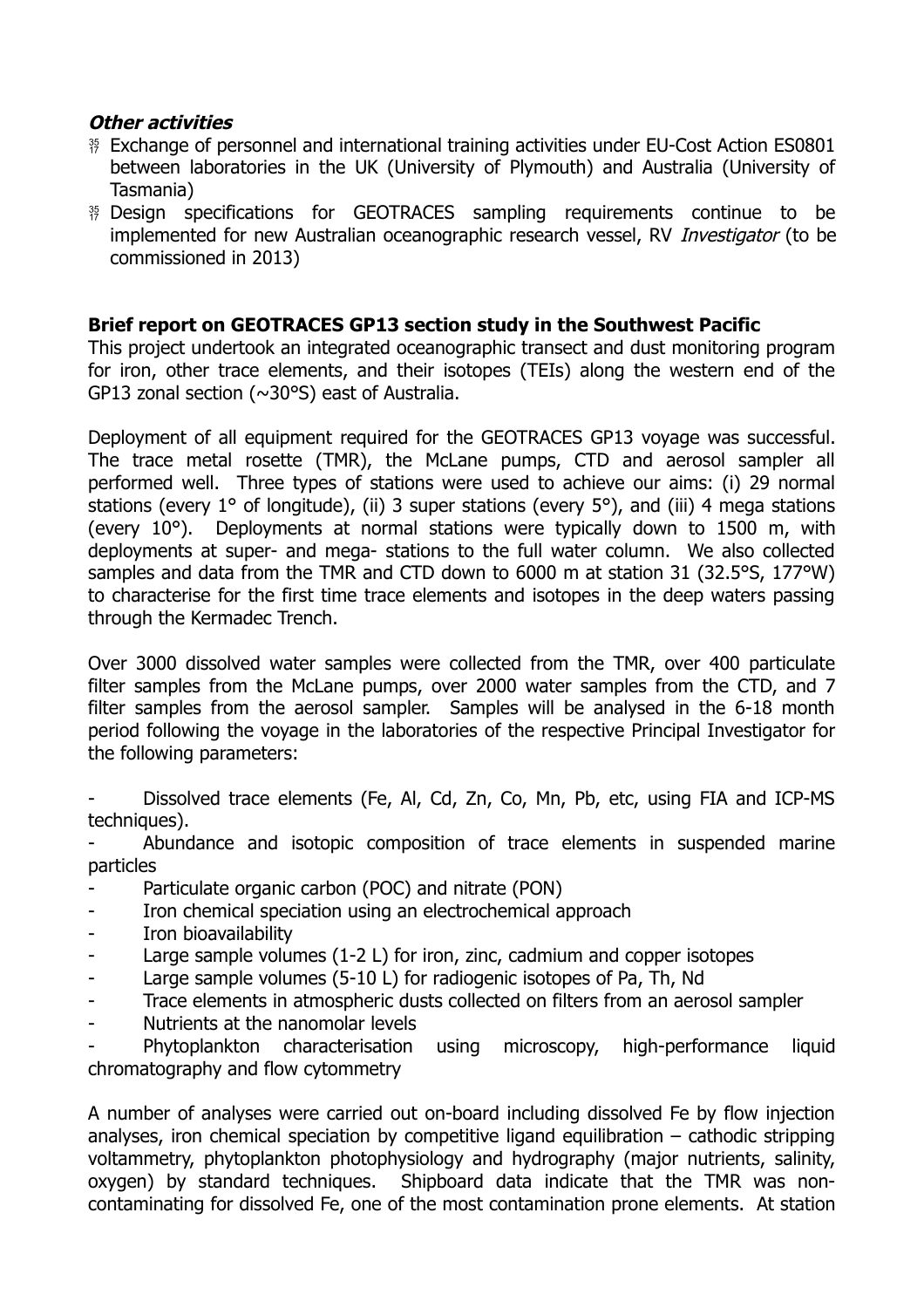#3, a typical micronutrient-type and oceanographically-consistent profile for dissolved Fe was observed (Figure 3). Surface subsamples for nanonutrients were collected from the TMR at all stations, and these will be analysed on the next leg of the GP13 section by New Zealand colleagues. Ocean colour satellite data (8 day MODIS image, 4 km resolution) and aerosol dust data and forecasts (NAAPS, hysplit forward trajectories) was relayed to the ship by colleagues at University of Technology Sydney (Dr Mark Baird) and Griffith University (Prof. Grant McTainsh and the Australian dustwatch network), respectively, in order to help with sampling strategies during the voyage.



Figure 3. Dissolved iron (dFe) distribution in the upper 1500 m of the water column at mega-station #3 (30°S, 155°E).

Two stations were not carried out due to inclement weather (stations 09, and 25 CTD only deployed). Two deployments (station 03 cast 2, and station 04 cast 1) of the TMR were unsuccessful due to a software problem. This was resolved by reverting to an earlier version of the software, which was successfully tested at station 04 cast 2. intermittent problem was identified with the one of the McLane pumps. This was believed to be due to a faulty communications cable between the electronics housing and the pump head, and the CI is in consultation with the pump manufacturer to resolve this problem.

Operations were carried out in an efficient manner, which resulted in many deployments taking less time than that allocated. This allowed us to add an extra 2 normal stations at the end of the Australian leg of the GP13 section and finish our science at 32.5°S 170°W.

This project is the first time that data on the distribution of many trace elements and their isotopes along the GP13 section in the Tasman Sea and southwest Pacific has been collected, and the 8 deep water deployments (including a 6000 m deployment of the TMR in the Kermadec Trench at 32.5°S 177°W) represent some of the few deep profiles that presently exist in any ocean worldwide. Preliminary results from shipboard analysis of dissolved Fe indicate that the western end of the transect was extremely low concentrations of dissolved Fe, despite the proximity of sampling to the continental shelf and possible dust deposition sources. Upper mixed layer nutrient concentrations were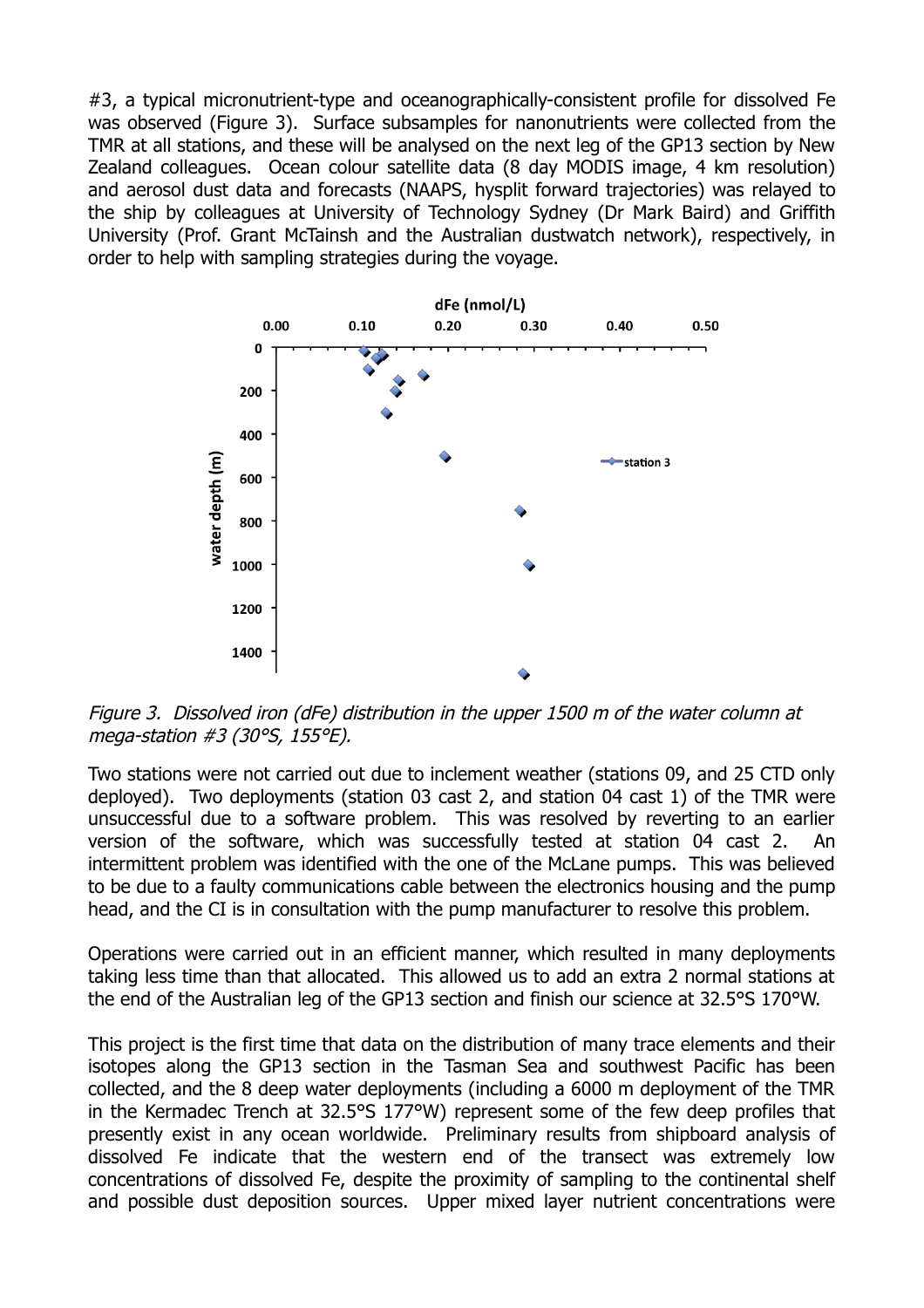below macromolar detection limit at all stations along section GP13, with typical increases below the mixed layer. These preliminary hydrography results demonstrate low NOx concentrations in the top 100 m. Based on the maximum quantum yield (Fv/Fm), phytoplankton east of 170 oE were nutrient limited. Complementary studies on the voyage will indicate the degree of iron and nitrogen co-limitation ion these waters. In addition, new EM300 swath bathymetric data was collected along the ocean section from 153.5°E to 170°W along 30°S (diverting to 32.5°S at 177°E), an area of significant topography including ocean ridges and trenches, submerged reefs and seamounts. This data is archived and can be processed and quality controlled after the voyage.

In summary, voyage ss2011\_v02 successfully achieved the following objectives:

(1) We carried out an integrated zonal oceanographic transect east of Australia studying the marine biogeochemical cycles of TEIs, as part of Australasia's contribution to the international GEOTRACES program;

(2) Samples were collected to establish the full water column, basin-scale distribution of trace elements and isotopes along GP13 for the first time;

(3) Data from subsequent laboratory analyses will determine the sources, sinks and fluxes of TEIs (focussing on atmospheric dust delivery and biomass burning), as well as their transport, solubility and chemical form in the ocean;

(4) A number of subsamples were collected for later analysis of other GEOTRACES (such as stable, radioactive and radiogenic isotopes) and bioGEOTRACES (marine microbial biogeography and biogeochemistry; i.e., 'omics') key parameters by international colleagues who are not able to participate in the field program.

We were unable to carry-out all our planned analytical tasks on board due to contaminated Milli-Q pure water supply (flow injection analyser) and unstable power supply (cathodic stripping voltammeter) in the ANU 20' clean container. These samples will now be analysed in the home laboratories after the voyage.

Voyage Plan and Summary can be found online at [www.marine.csiro.au/nationalfacility/voyagedocs/index.htm.](http://www.marine.csiro.au/nationalfacility/voyagedocs/index.htm) A blog of the cruise is posted at [http://www.obs-vlfr.fr/GEOTRACES/index.php/outreach/cruise-blogs/gp13-blog,](http://www.obs-vlfr.fr/GEOTRACES/index.php/outreach/cruise-blogs/gp13-blog) as part of

**GEOTRACES Outreach activities**. SCOR-sponsored participation of Dr Thato Mtshali from South Africa under GEOTRACES Training and Education activities.

#### **Outputs from GEOTRACES activities involving Australian researchers (2010- 2011):**

#### Journal articles:

- Lannuzel D., van der Merwe P.C., Townsend A.T., Bowie A.R., 2011. Size fractionation of particulate metals during a time series in East Antarctic fast ice. Geochimica et Cosmochimica Acta, in review (submitted 10 May 2011)
- Wake B.D., Hassler C.S., Bowie A.R., Haddad P.R., Butler E.C.V., 2011. Phytoplankton selenium requirements: the case for species isolated from temperate and polar regions of the Southern Hemisphere. Journal of Phycology, in review (submitted 25 January 2011)
- Baeyens W., Bowie A.R., Buesseler K., Elskens M., Gao Y., Lamborg C., Leermakers M., Remenyi T.A., Zhang H., 2011. Size-fractionated labile trace elements in the Northwest Pacific and Southern Oceans. Marine Chemistry, doi: 10.1016/j.marchem.2011.04.004, in press (accepted 11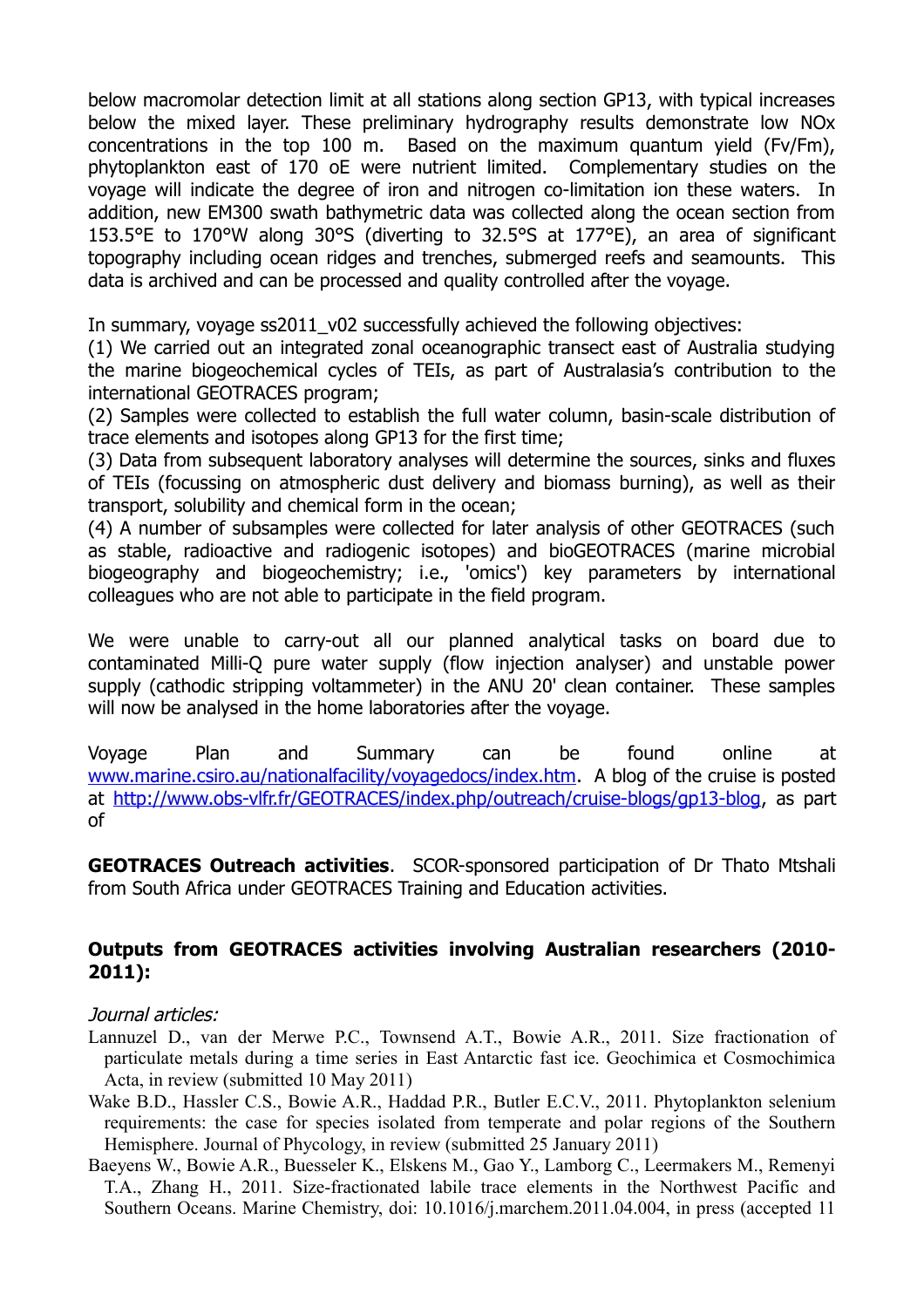April 2011)

- Cossa D., Heimbürger L.-E., Lannuzel D., Rintoul S.R., Butler E.C.V, Bowie A.R., Averty B., Watson R., Remenyi T., 2011. Mercury in the Southern Ocean. Geochimica et Cosmochimica Acta, doi: 10.1016/j.gca.2011.05.001, in press (accepted 24 March 2011)
- van der Merwe P., Lannuzel D., Bowie A.R., Meiners K.M., 2011. High temporal resolution observations of spring fast-ice melt and seawater iron enrichment in East Antarctica. Journal of Geophysical Research – Biogeosciences, in press (accepted 15 March 2011)
- Lannuzel D., Schoemann V., Pasquer B., van der Merwe P., Bowie A.R., 2011. What controls the distribution of dissolved iron in Antarctic sea ice? Spatial, seasonal and inter-annual variability. Journal of Geophysical Research - Biogeosciences, doi:10.1029/2009JG001031, in press (accepted 14 April 2010)
- Bowie A.R., Griffiths F.B, Dehairs F., Trull T.W., 2011. Oceanography of the subantarctic and polar frontal zones south of Australia during summer: setting for the SAZ-Sense study. Deep-Sea Research II, in press (accepted 10 March 2011)
- Petrou K.L., Hassler C.S., Doblin M.A., Shelly K., Schoemann V., Ralph P.J., 2011. .Interaction of iron and light on Southern Ocean phytoplankton. Deep-Sea Research II, in press (accepted 07 September 2010)
- Lannuzel D., Remenyi T., Lam P., Townsend A., Ibisanmi E., Butler E., Wagener T., Schoemann V., Bowie A.R., 2011. Distributions of dissolved and particulate iron in the sub-Antarctic and polar frontal Southern Ocean (Australian sector). Deep-Sea Research II, in press (accepted 17 December 2009)
- Ibisanmi E.B., Hunter K.A., Sander S., Boyd P.W., Bowie A.R., 2011. Vertical distributions of iron- (III) complexing ligands in the Southern Ocean, Deep-Sea Research II, in press (accepted 26 August 2009)
- Hassler C.S., Schoemann V., Nichols C.A.M., Butler E.C.V., Boyd P.W., 2011. Saccharides enhance iron bioavailability to Southern Ocean phytoplankton. PNAS, 108: 1076-1081
- van der Merwe P., Lannuzel D., Mancuso Nichols C.A., Meiners K., Bowie A.R., 2011. Iron partitioning in pack and fast ice in East Antarctica: temporal decoupling between the release of dissolved and particulate iron during spring melt. Deep-Sea Research II, 58, 1222–1236, doi: 10.1016/j.dsr2.2010.10.036
- Lannuzel D., Bowie A.R., van der Merwe P., Townsend A., Schoemann V., 2011. Particulate and dissolved metals distribution in Antarctic sea ice and their role in tracing iron sources. Marine Chemistry, 124 (2011) 134-146, doi:10.1016/j.marchem.2011.01.004
- Hassler C.S., Alasonati E., Mancuso-Nichols C.A., Slaveykova V.I., 2011. Exopolysaccharides produced by bacteria isolated from the pelagic Southern Ocean: role in iron binding, chemical reactivity and bioavailability. Marine Chemistry, 123, 88-98
- Cassar N., DiFiore P., Barnett B.A., Bender M.L., Bowie A.R., Tilbrook B., Petrou K., Westwood K., Wright S., Wagener T., 2011. The influence of iron and light on net community production in the Subantarctic and Polar Frontal Zones. Biogeosciences, 8, 227-237, doi:10.5194/bg-8-227- 2011
- Chever F., Sarthou G., Bucciarelli E., Blain S., Bowie A.R., 2010. An iron budget during the natural iron fertilization experiment KEOPS (Kerguelen Island, Southern Ocean). Biogeosciences, 7, 455–468

#### Book chapter

Hassler C.S., Schoemann V., Boye M., Tagliabue A., Rozmarynowycz M., McKay R.M.L., 2011. Iron Bioavailability in the Southern Ocean. In: Southern Ocean: Oceanography, Climatic Impact. Nova Publishers, in review (submitted 10 April 2011).